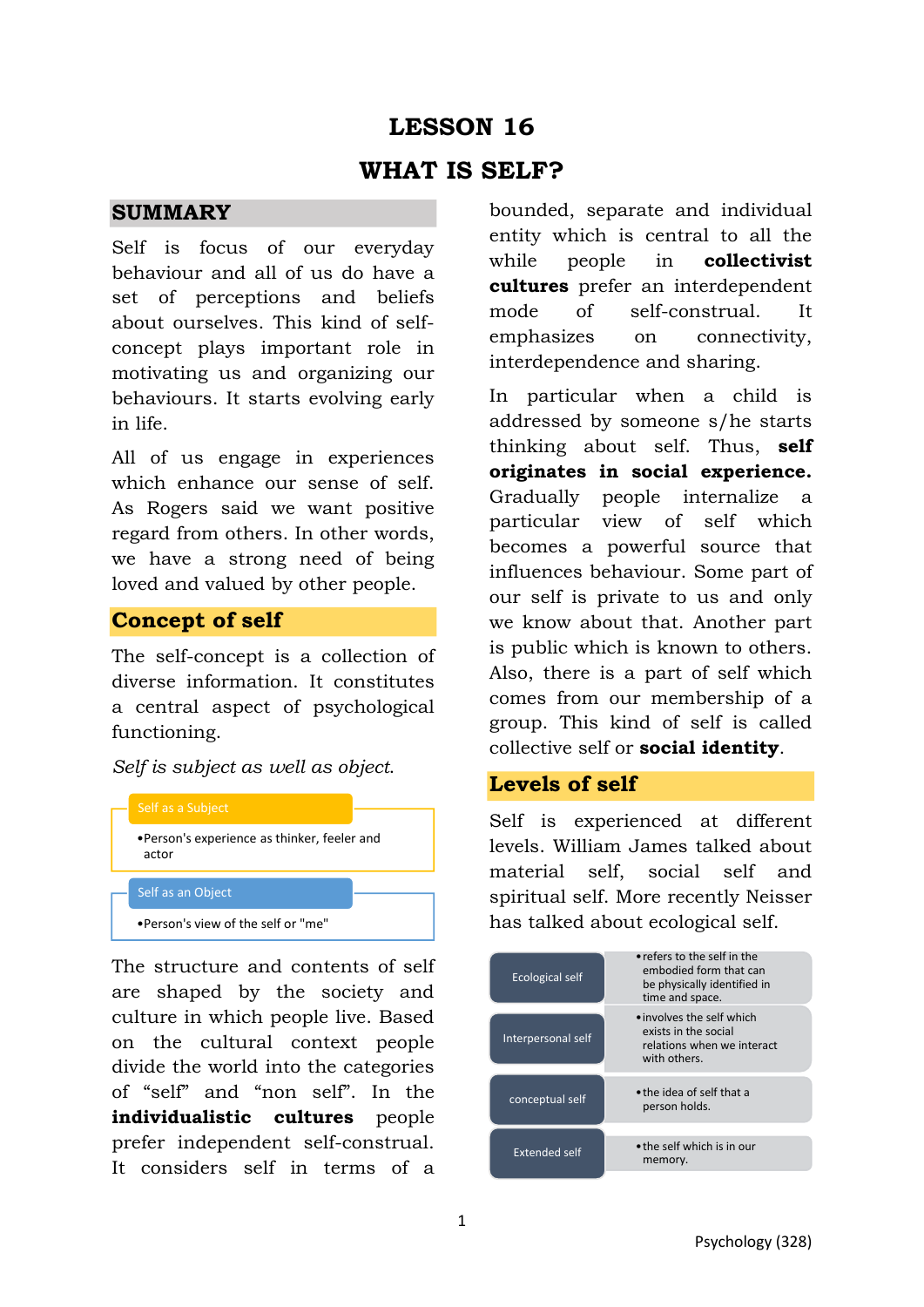The conceptualization of self is nurtured in each culture in a given way. Consider the concept of **Panch Koshas** as developed in the Indian thought. Kosha means layers or sheath like the sheath of an onion. The Jiva consists of five such Koshas and self should be considered in terms of a multi layered structure of hierarchically organized sheaths and these are as follows:



**Annamaya Kosh**: This involves the gross physical body. This is the outermost layer of existence. It is called annamaya because it is grounded in the food that we eat and consume.

**Pranamaya Kosha**: This layer deals with life (Prana) and represents the functions of breathing and metabolic processes. The five effectors are also included in it.

**Manomaya Kosha**: It consists of sense organs. It is the seat of ego and leads to personal involvements which bind people with the desires and activities.

**Vigyanamaya Kosha**: It consists of five sense organs and intellect. It regulates the worldly life. The feeling of "I-ness" present in it

relates Jiva to past actions. Also, the feelings of pride take place.

**Anandmaya Kosha**: It is the joyous sheath. The experience of bliss has spiritual basis also, the pleasure that one gets from obtaining the desired objects is part of it.

#### **Aspects of self**

The ideas held by the people about self, shape our personal lives and allow participation in group life.

**Self-esteem** - It is the evaluative component of self-concept. It deals with internalized social judgments and ideas about how worthwhile a personal quality is. People who feel good about themselves or have high self-esteem are found to be more active, motivated, persistent, and happy than the people with low self-esteem. It has been noted that unhappiness, and despair are related to low self-esteem.

**Self-efficacy** - refers to our belief about what we are capable of achieving or perceived competencies of a person. They determine how we interact with our environment and other people. High self-efficacy children solve problems more quickly than those who had low self-efficacy beliefs. According to Bandura self-efficacy beliefs have power of four major influences as given below:

(a) **Cognitive**: refers to the effect on thought patterns. Self-efficacy influences evaluation of capability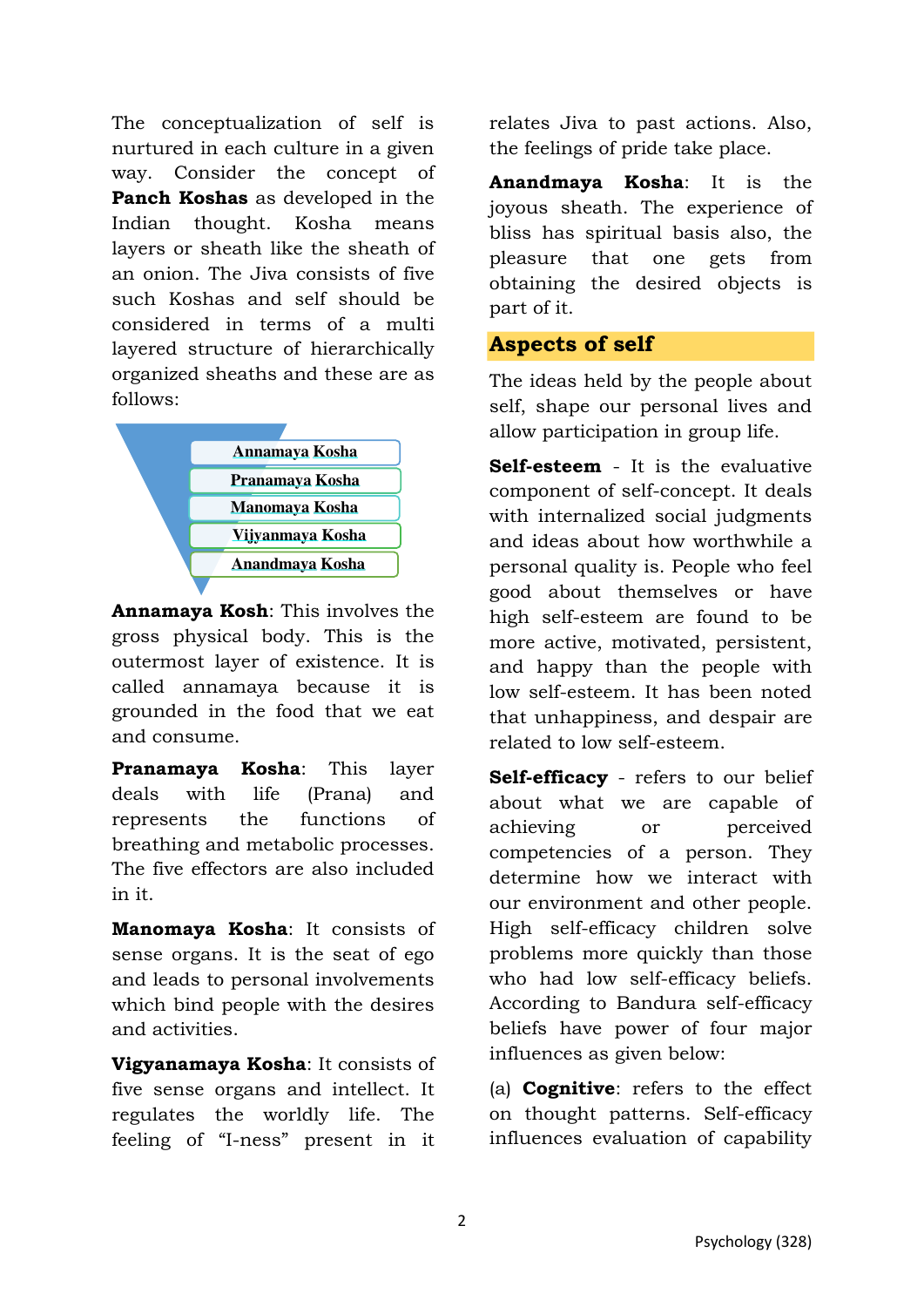and preparation to make an attempt.

b) **Motivational**: It influences how long we will keep trying.

(c) **Affective**: It deals with stress, anxiety, and feeling of control.

(d)**Selection**: It includes choosing challenging activities.

**Self-presentation**–The term selfpresentation technically means the strategies people use to shape what others think of them. It deals with the behavioural expression of self. The process of selfpresentation can take many forms. It can be conscious or unconscious, accurate or misleading, and intended for real audience or for ourselves. The two motives for self-presentation are –

- •The strategic self-presentation is our effort to shape other's impression to gain power, influence or sympathy. Ingratiation and self promotion often make us liked and respected by others.
- Self-verification

•The goal of self – verification help people to affirm their existing self concept.

Self-Monitoring - the extent to which external situation and the reactions of others help one to regulate behaviour. The people who are low self-monitors regulate their behaviours on the basis of internal factors such as beliefs, attitudes and interests. It has been found that high self-monitors pay attention to others and low selfmonitors pay attention to them.

Self-consciousness - we are not always self-focused. However,

certain events do compel us to turn to our own selves. When we become self-aware, we start comparing our behaviour with internal standards. Such a comparison reveals negative discrepancy. Under these conditions our self-esteem decreases. In order to deal with this situation, we may attempt to reduce self-discrepancy or withdraw from the state of selfawareness. There are two types of self-consciousness:

- 1. Private self-consciousness such an individual introspects the inner thoughts and feelings.
- 2. Public self-consciousness these individuals have tendency to be aware of outer public image.

# **Awareness of self: how accurate are we in selfappraisal?**

Three possibilities of selfawareness are as follows –

- 1. There are attributes of self that are known to the person but unknown to others.
- 2. There are attributes of self that are not known to the person but known to others.
- 3. There are attributes of self that are neither known to the person nor known to others.

In order to live a healthy life proper appreciation of one's attributes is necessary. Also, it must be a realistic appraisal. It is on the